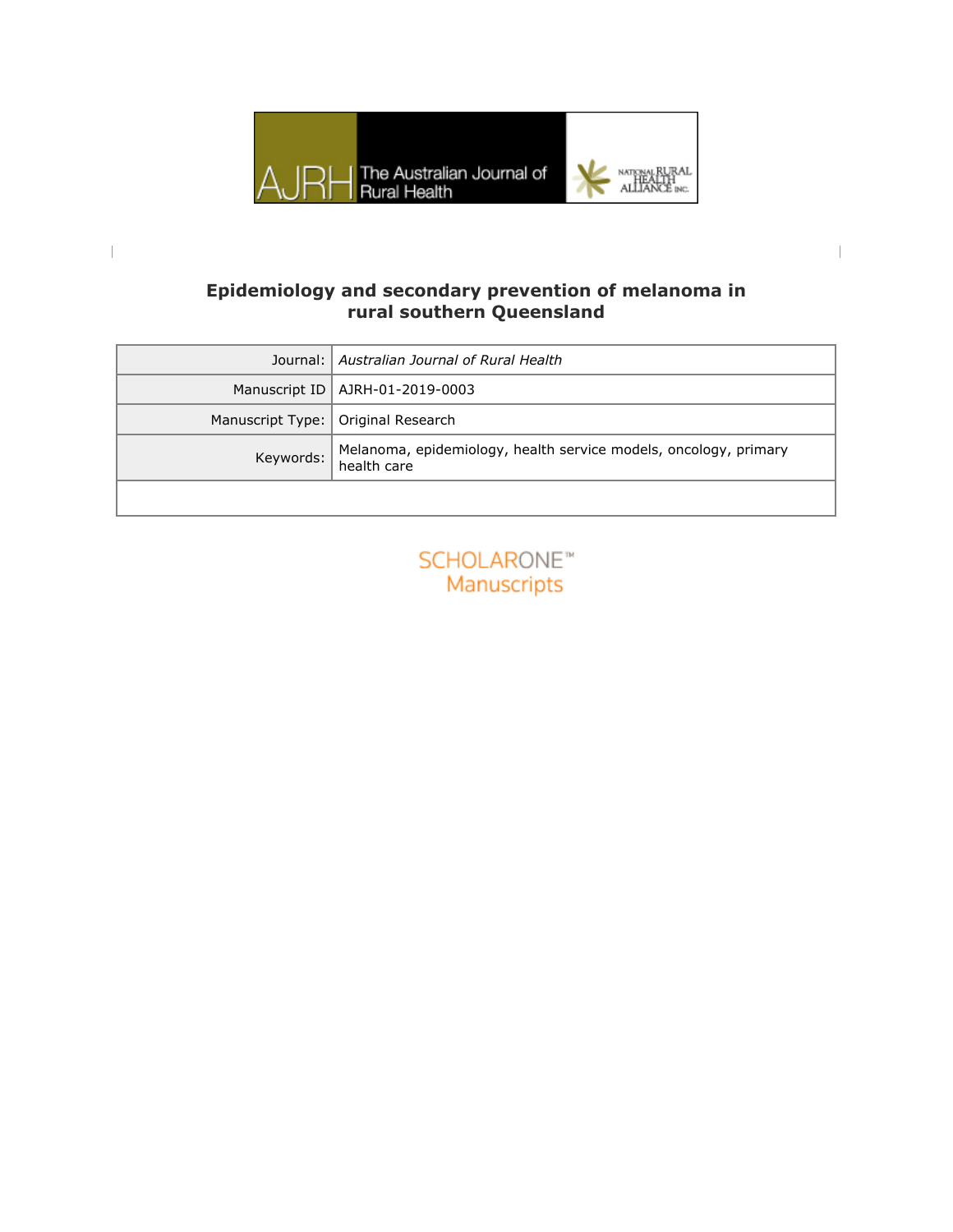## **Epidemiology of melanoma in rural southern Queensland**

## Objective

The objective of this study is to define the epidemiology of melanoma in rural communities in southern Queensland.

### Design

The design used was a 6-year clinical record audit of melanoma cases identified by billing records and electronic clinical records, confirmed and typed with histology.

Setting and Participants

This study was based in seven agricultural communities on the Darling Downs with patients presenting to local primary care clinics.

Main outcome measures

Outcomes measured were confirmed type, depth and anatomic distribution of melanoma identified at these practices during the study period.

Results

The results from 317 cases of melanoma found anatomic and subtype distribution was different to that reported previously from the Queensland Cancer Registry. A high proportion of melanoma-in-situ and lentigo maligna were found in the overall epidemiology of melanoma in these rural communities.

### **Conclusions**

Conclusions drawn from these findings is that melanoma risk is not so much lesser in rural, inland communities compared to coastal and metropolitan regions, but different. These differences may relate to comprehensive data capture available in rural community studies and to different sun exposure and protection behaviours contributing to different subtypes and anatomic distribution.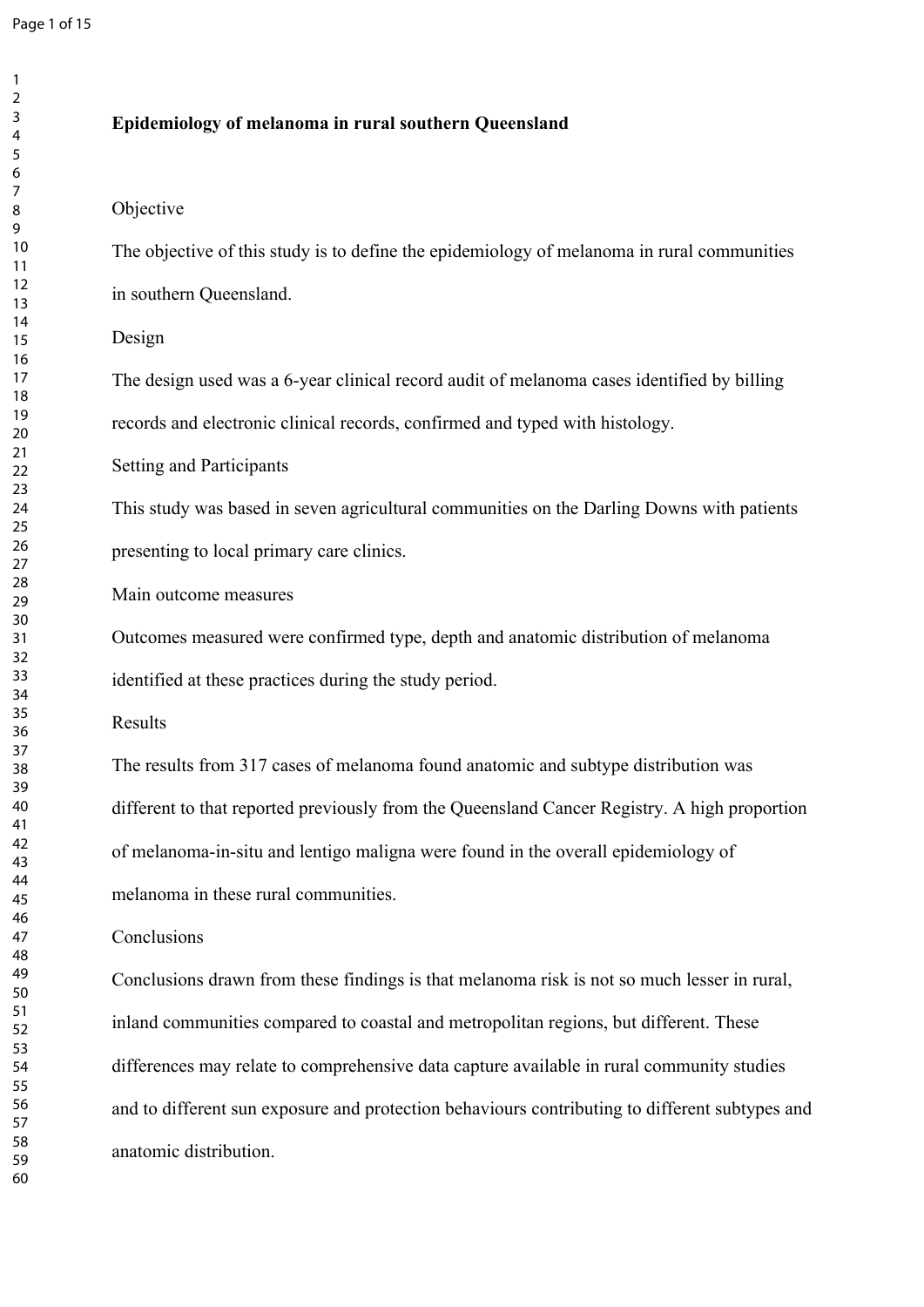# What is already known on this subject

- Cancer morbidity and mortality, including for melanoma, are generally less favourable in rural areas of Australia,
- Rural lifestyle and health care access are proposed to contribute to these outcomes, and
- No specific epidemiology for inland rural communities is available.

## What this paper adds

- The epidemiology of melanoma in inland rural communities is different to that measured state-wide in Queensland,
- The high rate of early stage melanoma found here does not support delays in diagnosis in this region,
- Early identification and local management of melanoma in rural general practice contributes to different and early stages of melanoma identified, and
- More comprehensive research detailing melanoma epidemiology is possible with electronic clinical records available in primary care practices.

Key words

Rural

Melanoma

Epidemiology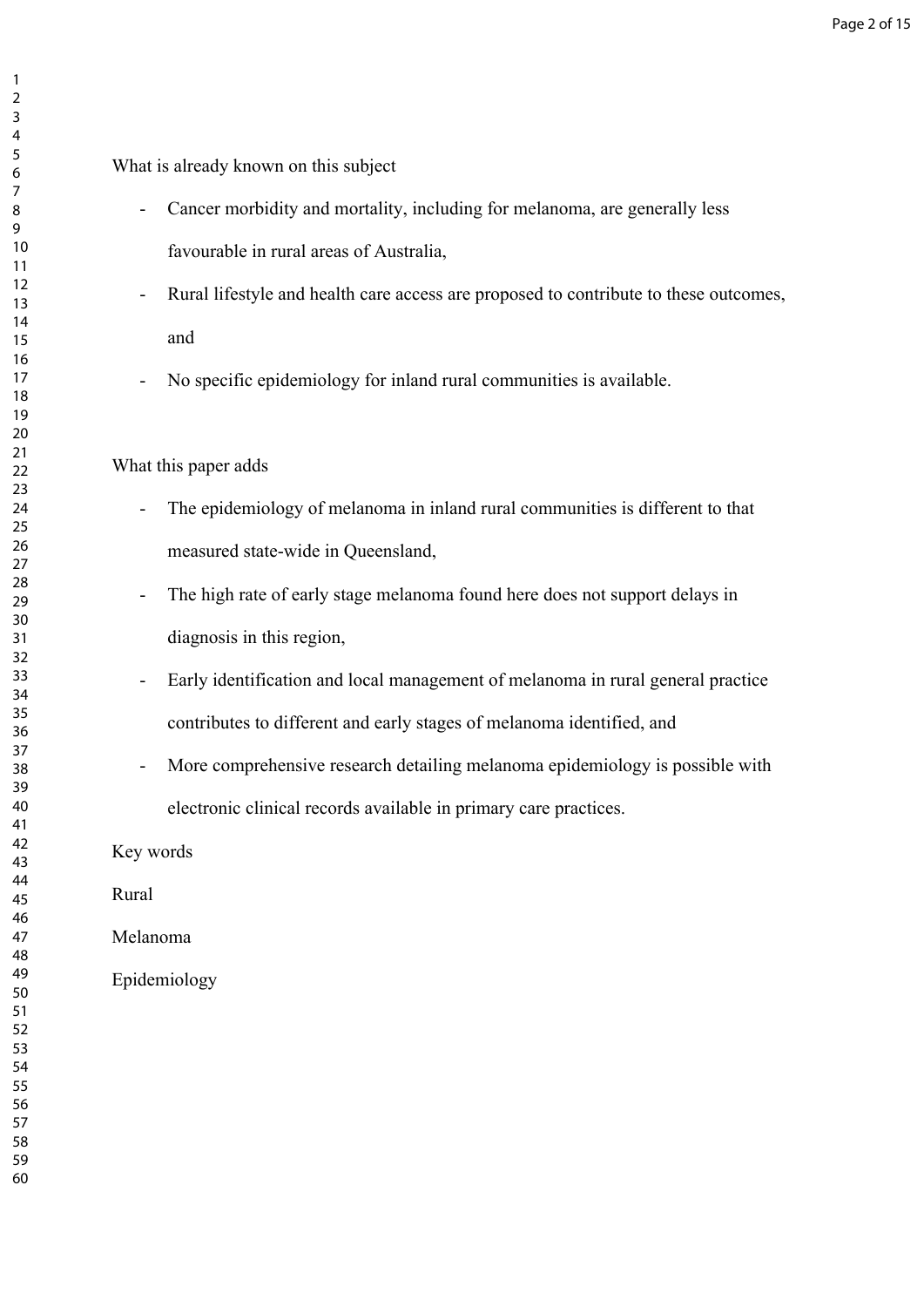#### **Introduction**

Cancer morbidity and mortality are generally less favourable in rural areas of Australia with an estimated additional 9000 deaths in the decade form 2001-2010 compared to metropolitan Australia.<sup>1</sup> More specifically, an age-adjusted fatality rate for melanoma was found to be 20% higher in rural areas, attributed to differences in access and management practices in rural areas.<sup>2</sup> Inner regional areas of Australia have the highest incidence of the four commonest notifiable cancers, including melanoma.<sup>3</sup> Accordingly, on the eastern Darling Downs in Queensland, there is a modest collective rate ratio (1.07) of the five commonest cancers recorded (Breast, Colorectal, Lung, Melanoma and Prostate Cancers) compared to the Australian population, however, this is largely due to the significantly greater age standardised incidence rate (ASIR) of melanoma (87.2/100,000 people) over the Australian rate (49.3/100,000).<sup>4</sup> Notably, this rate on the Darling Downs is also higher than the Queensland ASIR of melanoma (73.3/100,000).<sup>5</sup>

The region was noted to have a similar incidence of melanoma to Queensland in 2002, but has had a significantly higher rate of increase in melanoma over preceding two decades.<sup>6</sup> At this time, coastal regions were considered higher risk for melanoma than rural, inland regions, due to different sun exposure in the "rural lifestyle". In fact, by 2014, the region of the Darling Downs and West Moreton Primary Health Network (PHN) was alongside the Gold Coast PHN reporting highest ASIR of melanoma in Queensland. The reported rates are higher than those in (rural) central and northern Queensland and well above western Queensland.<sup>7</sup> However, there is limited specific epidemiology of the nature and management of melanoma presenting in rural inland regions such as the Darling Downs. The largest industry in the region is agriculture. Outside the city of Toowoomba, there are rural communities which are small (ASGC-RA MMM 4-5) with health care generally delivered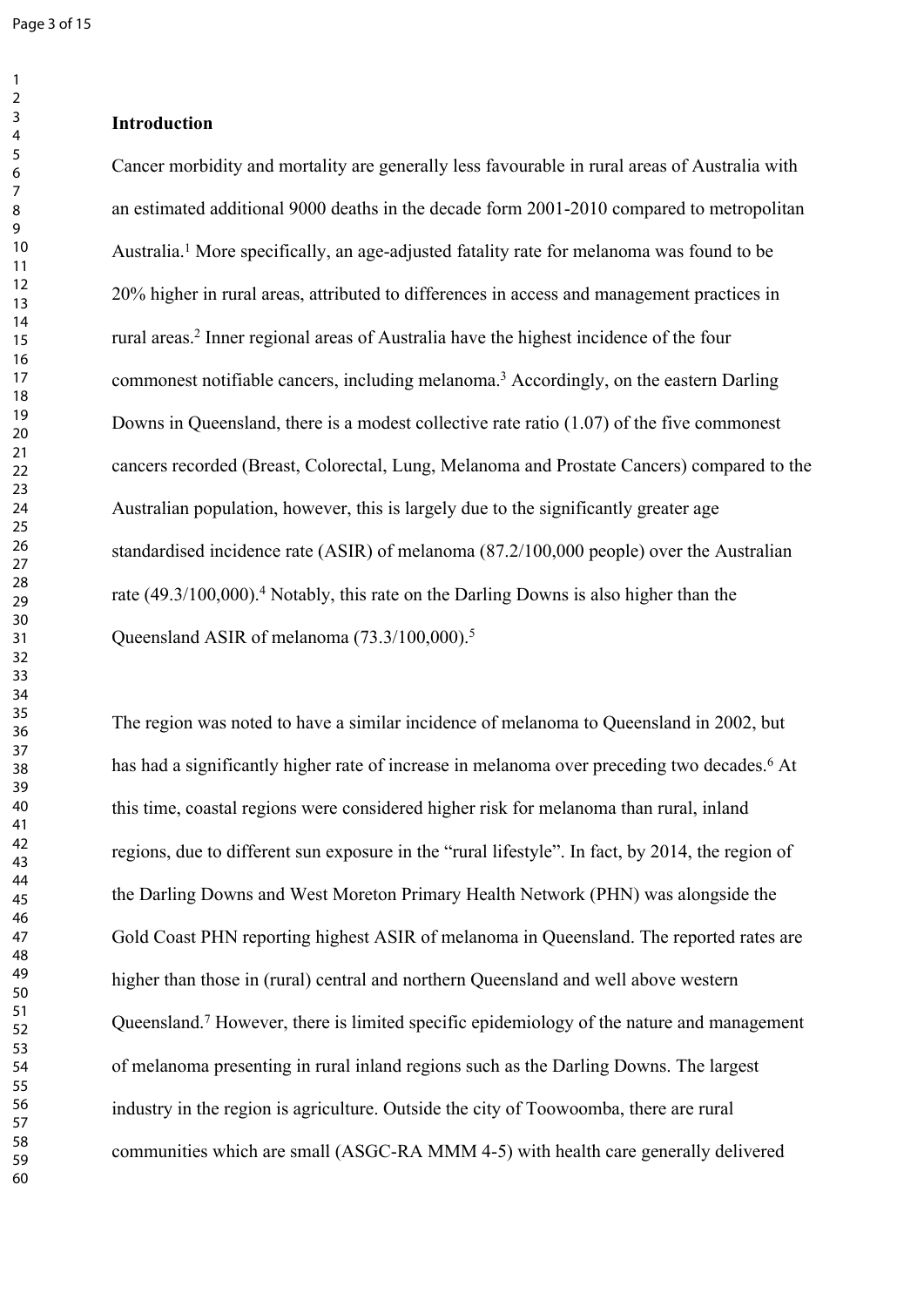only by primary care providers.<sup>8</sup> Considering earlier concerns of specialist care access and a rural lifestyle contributing to different melanoma epidemiology the aim of this research was to determine the epidemiology and management of melanoma presenting in rural communities of the Darling Downs.

### **Methods**

This study used a clinical record audit of melanoma cases identified by billing records in rural medical practices in seven rural communities on the Darling Downs over a six-year period. These communities included Clifton (population 1456 people in the 2016 Census), Warwick (population of 12,222), Pittsworth (3294 residents), Millmerran (1543 residents), Kingsthorpe (1867 residents), Oakey (population 4705 people) and Goondiwindi (population 6,355). While the populations listed reflect the towns, practices also serve surrounding farming areas.

Cases were identified by billing records of specific Medicare item numbers for the management of melanoma and by review of cases billed for biopsy of a lesion. All cases identified from Medicare billing data were linked to histology reports from specialist pathologists available through the patient's electronic clinical record (ECR). For inclusion in the study all cases needed to be confirmed and typed from these histology reports. Typing of melanoma was undertaken and categorised using terminology employed by reporting histopathologists.

Melanoma cases were included from biopsy when the histology reported melanoma. Caution was exercised that individual melanoma were not double counted. Cases of second melanoma were scrutinised to determine whether they were second primary or recurrence of an earlier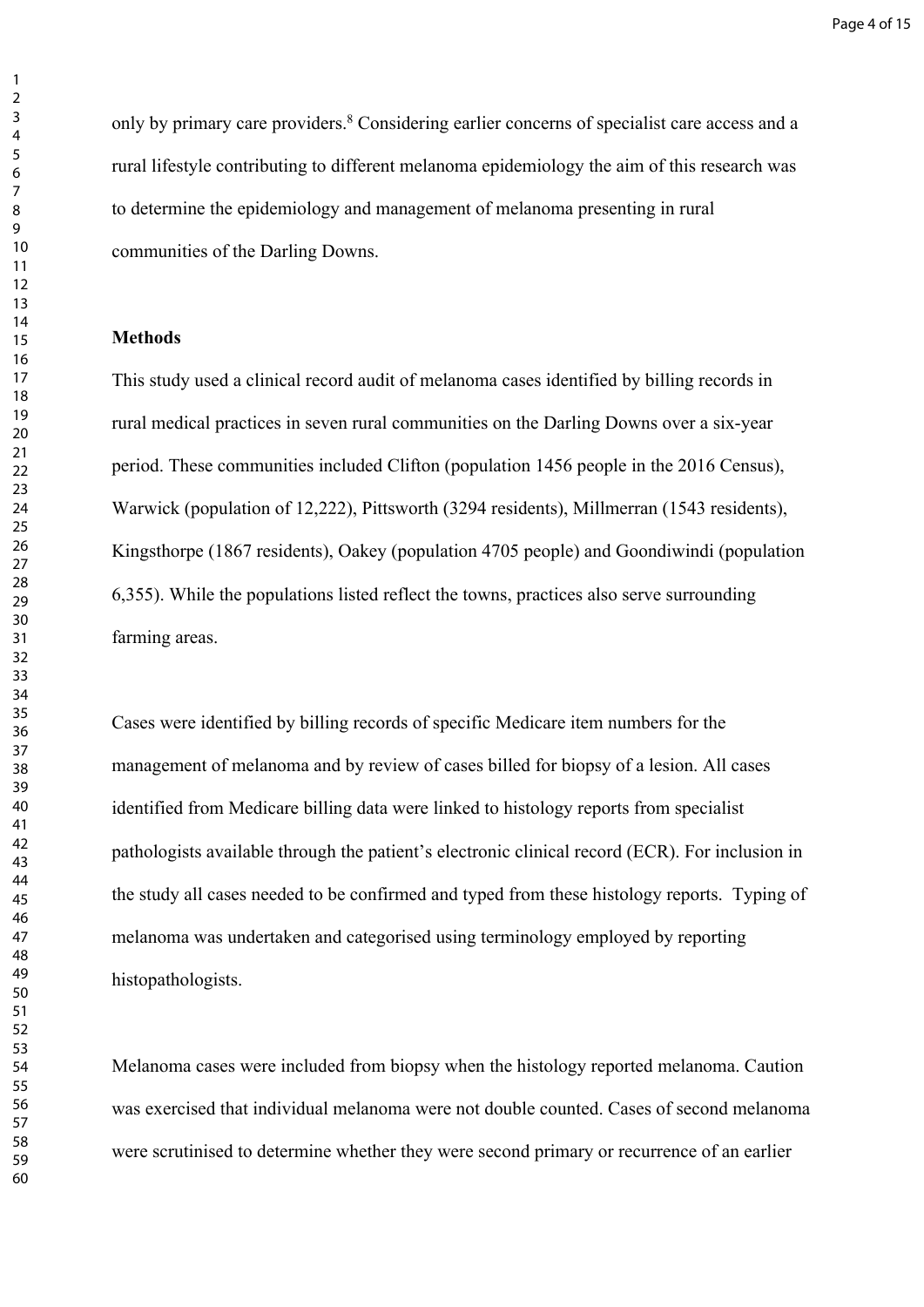Page 5 of 15

primary melanoma. Study records were anonymised upon extraction of data from the ECR to ensure that identified clinical records did not leave the respective practice. Descriptive analysis of histologically-confirmed tumour type is provided with anatomical distribution and relative tumour density (RTD) on defined body sites. RTD was calculated by dividing the proportion of tumours occurring at a specified site by the proportion of skin area of that site. The study was approved by the RACGP NREEC and supported with funding by the Skin Cancer College of Australasia. Clinical investigators were medical students attached to the rural practices where the study was conducted. The process was overseen by a designated clinical supervisor at each practice.

#### **Results**

Overall, 317 melanoma were identified, typed and clinical circumstances reviewed. Patients were predominantly males (183, 58%). Ages of these patients ranged from 26 to 102 years with a mean age of 68 years (SD 14) for males and 65 years (SD 17) for females. Thirteen patients were diagnosed with two primary melanoma in this six-year period of sampling. Nine patients were diagnosed with second primary melanomas having a history of earlier primary melanoma diagnosed prior to the sampling period. One patient was diagnosed with a recurrence of a primary melanoma diagnosed and treated prior to the sample period. Therefore there were 294 patients seen with first primary melanoma. They had the same gender distribution (42% female). Of these, 13% were melanoma greater than 1mm thick at diagnosis.

Notably, of the 13 patients with two primary melanoma in this period, seven (2% of 294) were found to have two lesions diagnosed as melanoma concurrently. One of these patients was considered to have a cutaneous metastasis. Patients with more than one melanoma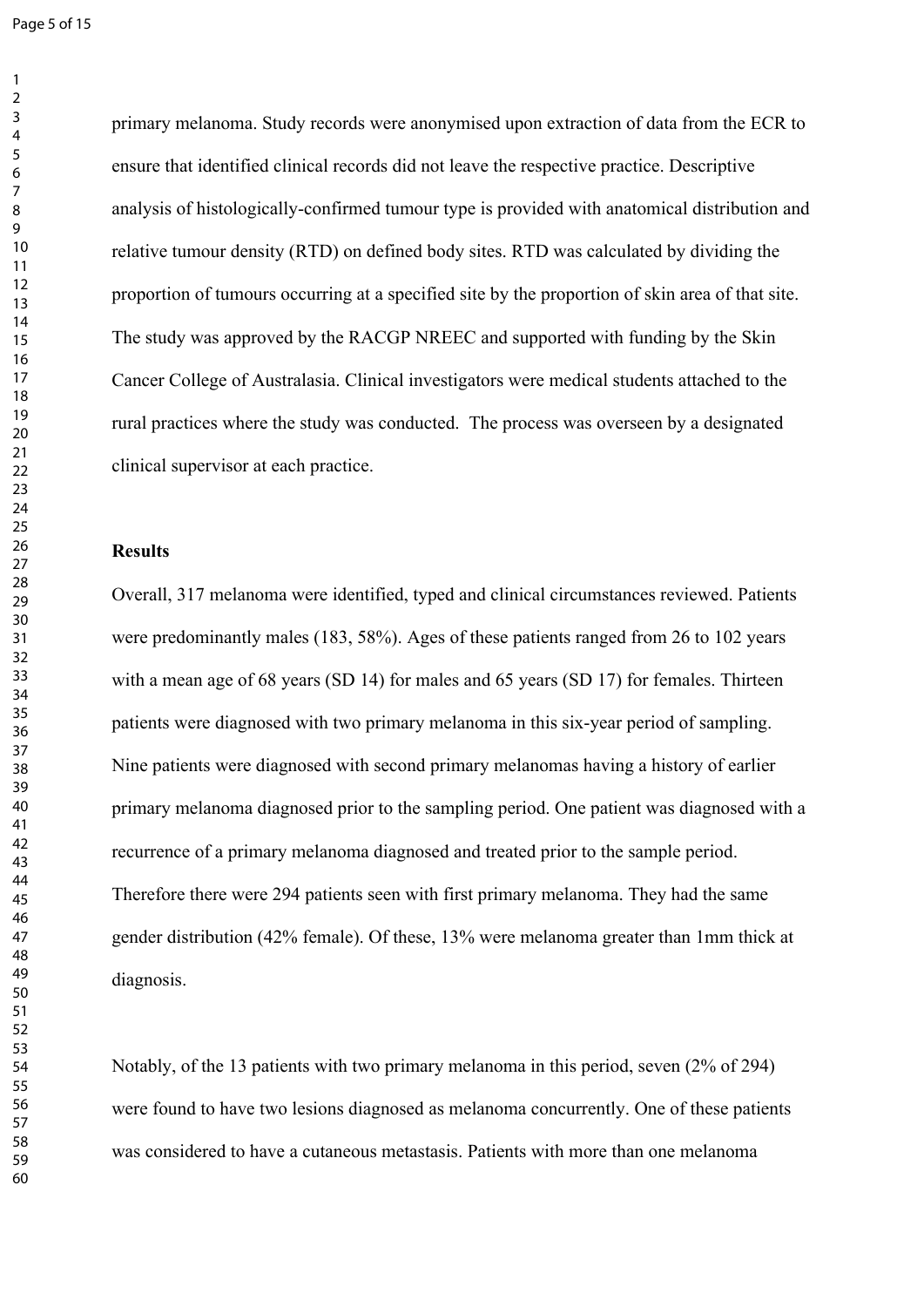diagnosed in the period, or a history of melanoma previously, averaged 78 years of age. Compared to the Queensland registry data, males were less prevalent in both the total series of melanoma cases and individuals with first primary melanoma.

Table 1: Age distribution of patients diagnosed with melanoma

The patient group diagnosed with melanoma in these Darling Downs communities were significantly ( $\chi^2$ =19.8, p<0.01) older (Table 1) than those across the State of Queensland.<sup>9</sup> Thirty-one cases were diagnosed on biopsy before definitive excision and 44 cases were referred for further care. Referral reasons were for wider margins of excision most commonly, and for primary excision following biopsy typically for deeper melanoma. Cases with melanoma greater than 1mm depth not referred (n=27) were generally older patients (median age 79 years) including many with nodular melanoma (n=13, median age 80 years).

Table 2: Anatomical distribution and relative tumour density of melanoma

The anatomic distribution of melanoma diagnosed in these rural communities were found to be significantly different ( $\chi^2$ =9.6, p<0.05) (Table 2) to that previously reported from the Queensland Cancer Registry.<sup>9</sup> Most notable were differences in head and neck and limb RTD. In this series, lesions on the trunk were mostly posterior (n=98), not readily detectible by the individual. Superficial spreading melanoma were the most commonly diagnosed melanoma in this series. These were more distributed to the upper body. They are the most common melanoma diagnosed on younger patients and 81/148 (55%) were invasive at diagnosis, representing 67% of all invasive melanoma diagnosed.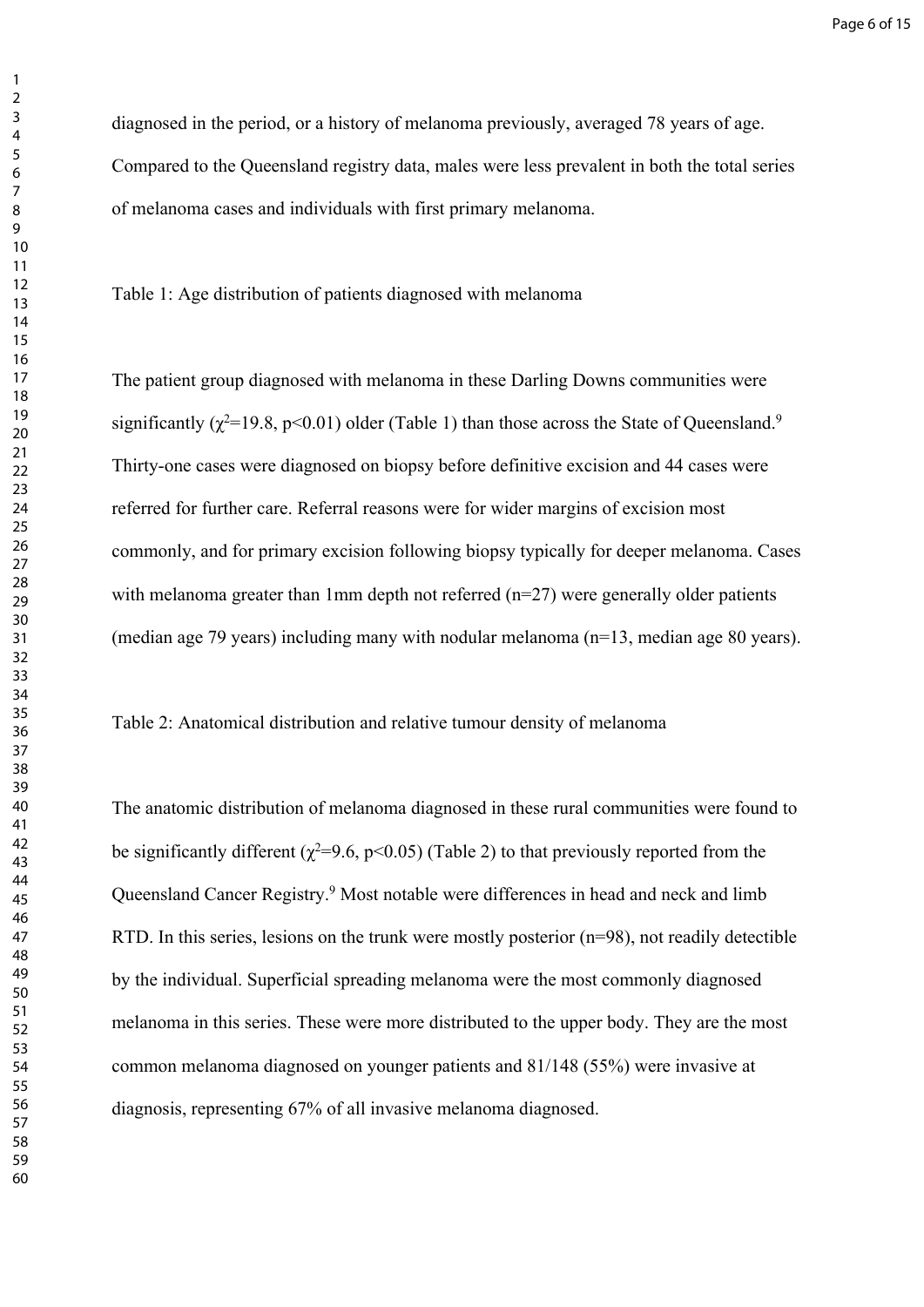Nodular melanoma were more common among older patients. A high proportion of nodular melanoma (17/19, 89%) were invasive at diagnosis representing 14% of invasive melanoma found.

A high proportion (87%) of melanoma diagnosed by these General Practitioners were 1 mm or less when treated. These were evenly distributed between males and females.

### **Discussion**

This study examines the nature of melanoma presenting in rural communities in southern Queensland from clinical data derived from primary care practices. It has illustrated some notable differences to previous population-level studies. The seven practices from which these cases were drawn serve rural communities - ASGC-RA MMM 5 and one MMM category 4 community. The region has a higher median age (40.4 years) than the Australian population (37.2 years) and our data has not been age-standardised as the Queensland Cancer Registry. Notwithstanding, these findings illustrate differences to the conventional epidemiology of melanoma described from population-level studies. These may arise for a number of reasons such as the nature of sun exposure and protection in rural communities and the model of health services available.

This study has a number of strengths. Using this method we were able to capture more comprehensive data at the community level. Completeness of data captured was high and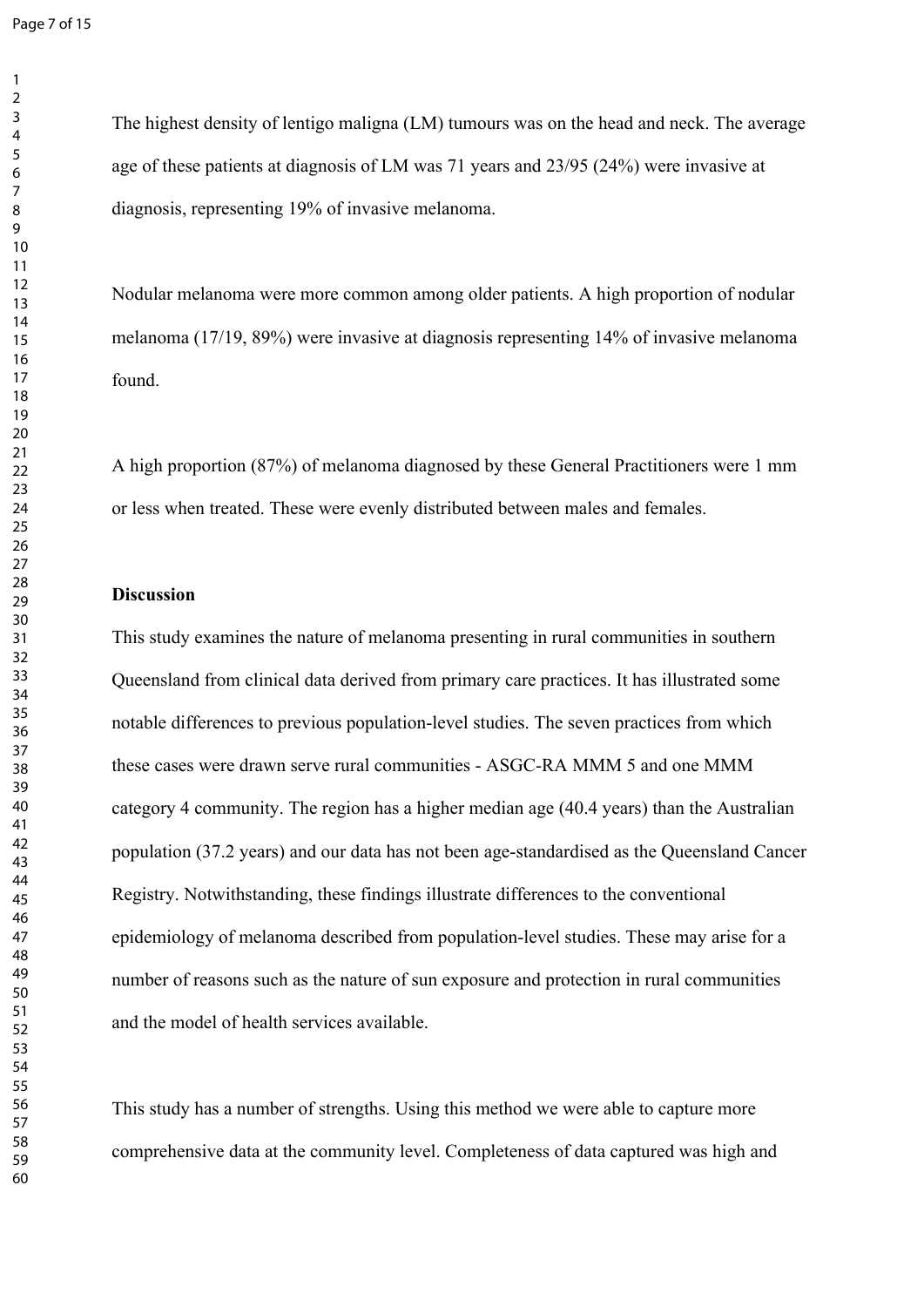more detailed with the addition of related clinical and demographic information from the ECR. The data is also more specific to the community providing more internally valid epidemiological data that could help in making more accurate assumptions about etiology and preventive interventions. However, there may be a concurrent risk of reduced external validity or generalizability to other rural areas.

In this rural region, a major difference to population-level findings is a gender variation. Males (58%) were under-represented in this rural series compared to the 67.5% of Queenslanders diagnosed with (first) melanoma in the 2005-2009.<sup>8</sup> Depth, level and anatomic distribution of melanoma in the Queensland population is available from the Queensland Cancer Registry (QCR) and reported in previous studies.8,10 The distributions described in the QCR data were also found to be different to that seen in these rural communities.

Melanoma type varies with the pattern of sun exposure, age and site and site distribution of melanoma subtypes have been noted to be changing in Queensland.10,11,12 Compared to this large dataset investigating invasive melanoma in the Queensland Cancer Registry from 1982- 2008, we found a lower proportion of invasive superficial spreading melanoma (67%) than previously described (78%), but a higher proportion of lentigo melanoma (19%) in this region than recorded in the QCR between 1982-2008 (9%) and a comparable proportion of nodular melanoma (14%) to Queensland (13%). These distributions, particularly the higher proportion of lentigo melanoma, found on the head and neck, likely reflect the chronic sun exposure, lower recreational sun exposure and older population in these rural communities and is consistent with that previously described for lentigo melanoma.<sup>13</sup>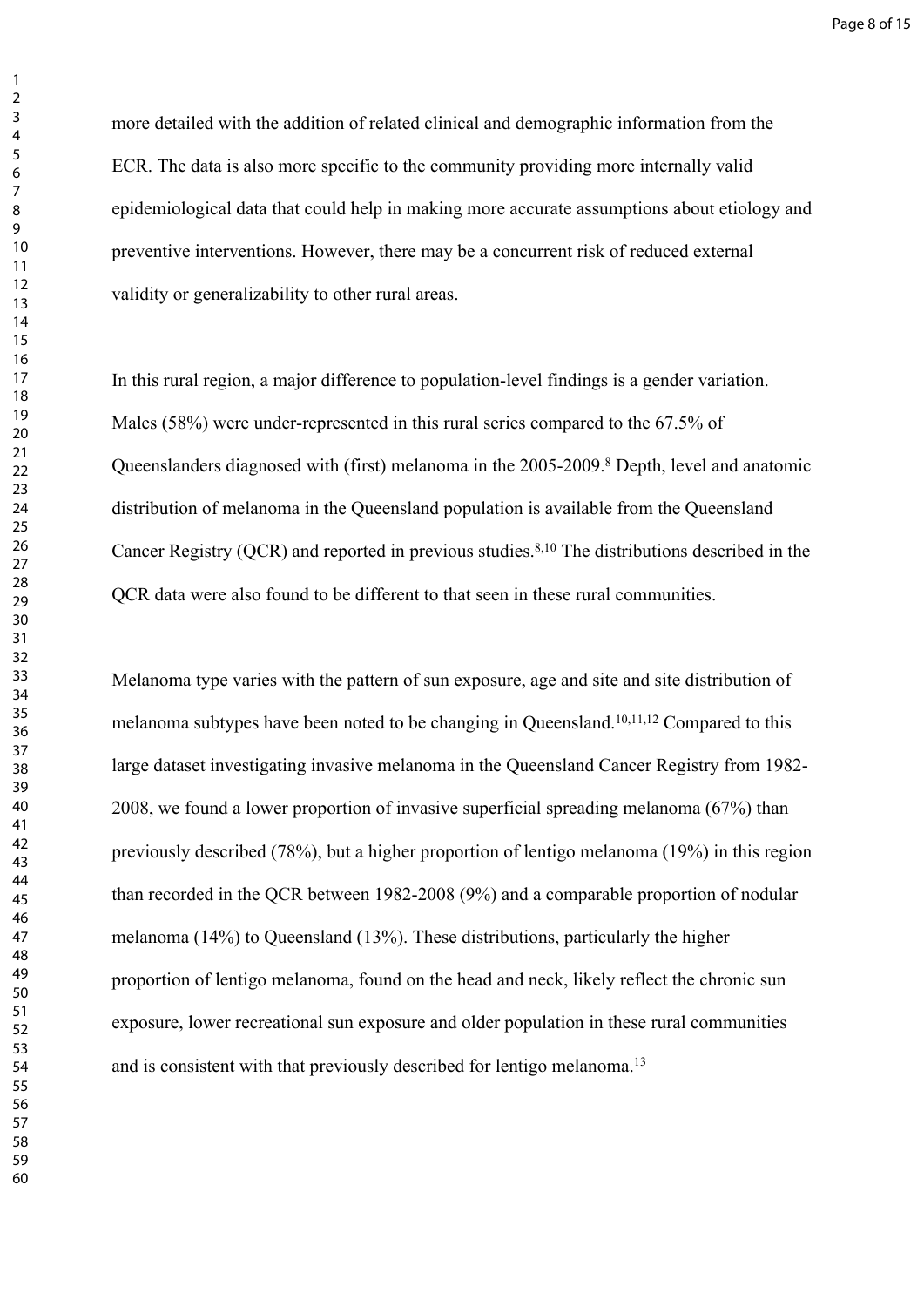Page 9 of 15

Another potential aetiology for variance in these locally generated rural findings is inclusion of in situ lesions in the analysis. Approximately half of all SSM and three quarters of LM are found in these practices at the in situ stage. Studies from the QCR for the period 1982-2002 recognize in situ lesions increasing in incidence over the period at a greater rate than invasive melanoma.<sup>6</sup> The investigators have proposed greater diagnosis in primary care as the potential source. From the raw data of the QCR presented in this report, 35% (20,712) were in situ melanoma. Our findings certainly support the understanding that in situ lesions are increasing as a proportion of melanoma diagnosed, at least in this series generated from primary care practice data.

All of these rural community general practices provide services including identification and management of melanoma. They tend to find a high proportion of superficial spreading melanoma typically among younger patients and high proportion of lentigo maligna melanoma, most densely represented on the head and neck, found in the in situ phase of growth. The rate of identification of early lesions is notable with 87% of melanoma diagnosed and treated with a depth of 1mm or less. This is markedly greater than the proportion of melanoma recorded in the QCR from 1982-2006 (66%), and is also better than the proportion previously diagnosed in this range in rural areas of Queensland  $(69\%)$ .<sup>2</sup> In this study by Coory et al. that investigated rural:urban factors in survival from melanoma, proposed upstream factors were socioeconomic disadvantage and downstream factors were higher cancer risk factors (smoking, sun exposure) and delays in diagnosis, comorbidities and treatment disparities. The high rate of early stage melanoma found here does not support delays in diagnosis being as active in this region.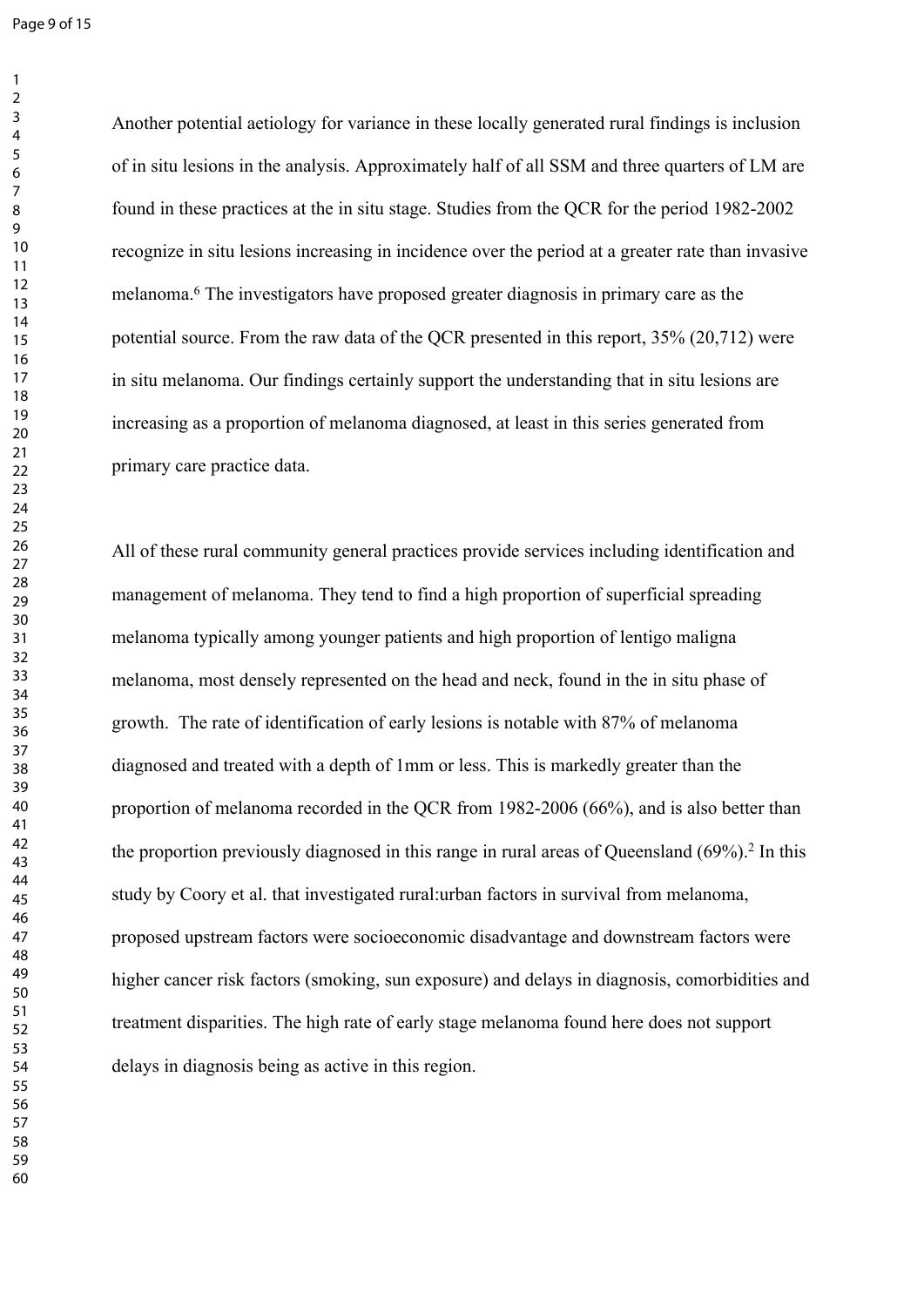Regarding access to treatment, in this series, most cases were managed locally. A minority of cases were referred for further management (n=44, 14%). Such management in public facilities from these communities require patient travel from one to three hours by road. Cases not transferred for whom management might be expected to include referral for further evaluation of nodal spread ( $>1$ mm depth),<sup>14</sup> were older patients (median age 79 years) half of whom had high-grade nodular melanoma (n=13). Along with depth, these are two major negative influential determinants for melanoma survival.<sup>15</sup> While access to referred management services has been suggested as a barrier to patient care in rural environments and the decisions taken by these patients may have been influenced by distances and logistics of distant referrals, the counter argument that must be considered is whether further investigation to lead to further intervention is not consented or indeed contraindicated considering co-morbidities and life expectancy. While patients can be reassured that these findings indicate rural practices are finding thin, early stage melanoma and manage most of these melanoma locally, further research of the reasons for non-referral from rural locations is be required.

Our findings indicate that it is more accurate to describe melanoma epidemiology as different in inland, rural communities, than what has been previously reported in coastal and metropolitan regions and Queensland-wide. These differences warrant further investigation, but appear to arise from being able to gather comprehensive data in rural communities, where probable differences in sun exposure and protection behaviours contribute to different subtype and anatomic distributions of melanoma; and the model of health services available from rural GP finding melanoma earlier and managing them locally.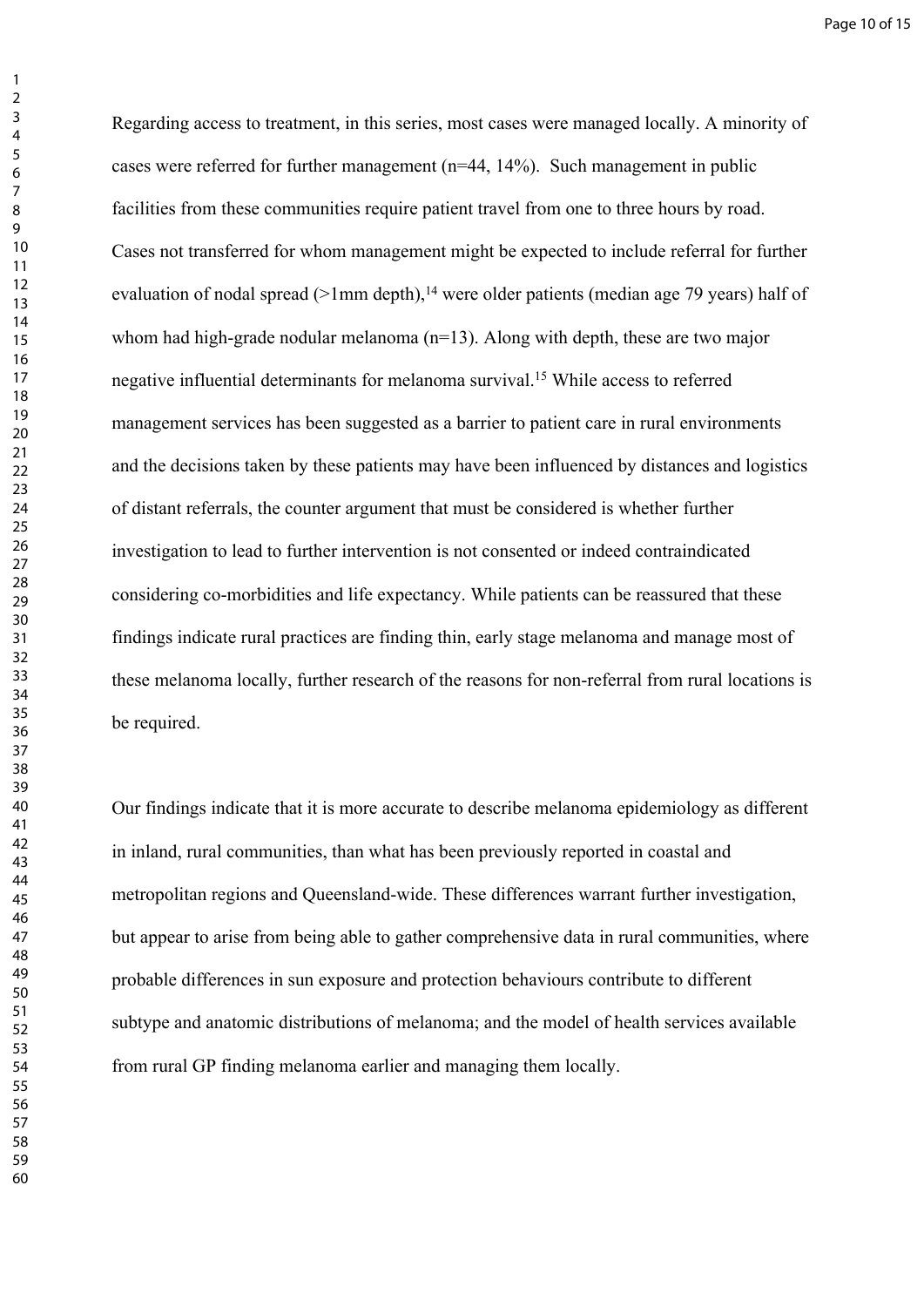## **References**

| 1. Coory M, Ho T, Jordan S. Australia is continuing to make progress against cancer, but |
|------------------------------------------------------------------------------------------|
| the regional and remote disadvantage remains. <i>Med J Aust</i> 2013; 199: 605–608.      |

- 2. Coory M, Smithers M, Aitken J, Ring I. Urban-rural differences in survival from cutaneous melanoma in Queensland. *Aust NZ J Public Health* 2006; 30: 71-74.
- 3. AIHW 2017. *Cancer in Australia 2017*. Cancer series no. 101. Cat. No. CAN 100. Canberra: AIHW.
- 4. Incidence persons 2009-2013. *Cancer incidence and mortality by small geographic areas*. Available at: Australian Institute of Health and Welfare, www.aihw.gov.au/cancer/ Last accessed 9 January 2019.
- 5. Australian Institute of Health and Welfare (AIHW) 2017 Australian Cancer Incidence and Mortality (ACIM) books: *Melanoma of the skin*. Canberra: AIHW. Available at: AIHW, [www.aihw.gov.au/acim-books](http://www.aihw.gov.au/acim-books)
- 6. Buettner P & MacLennan R. Geographic variation of incidence of cutaneous melanoma in Queensland. *Aust J Rural Health* 2008; 16: 267-277.
- 7. Incidence persons 2009-2013. *Cancer incidence and mortality by small geographic areas. Primary Health Network (PHN)*. Available at: Australian Institute of Health and Welfare, www.aihw.gov.au/cancer/ Last accessed 9 January 2019.
- 8. Darling Downs Hospital and Health Service. Queensland Government. Available at: <https://www.health.qld.gov.au/darlingdowns/home>Last viewed 9 January 2019.
- 9. Whiteman D, Baade P, Olsen C. More people die from thin melanomas than from thick melanomas in Queensland, Australia. *J Investig Dermat* 2015, 135: 1190-1193.
- 10. Youl P, Youlden D, Baade P. Changes in the site distribution of common melanoma sub-types in Queensland, Australia over time: implications for public health campaigns. *Brit J Dermatol* 2013; 168(1): 136-144.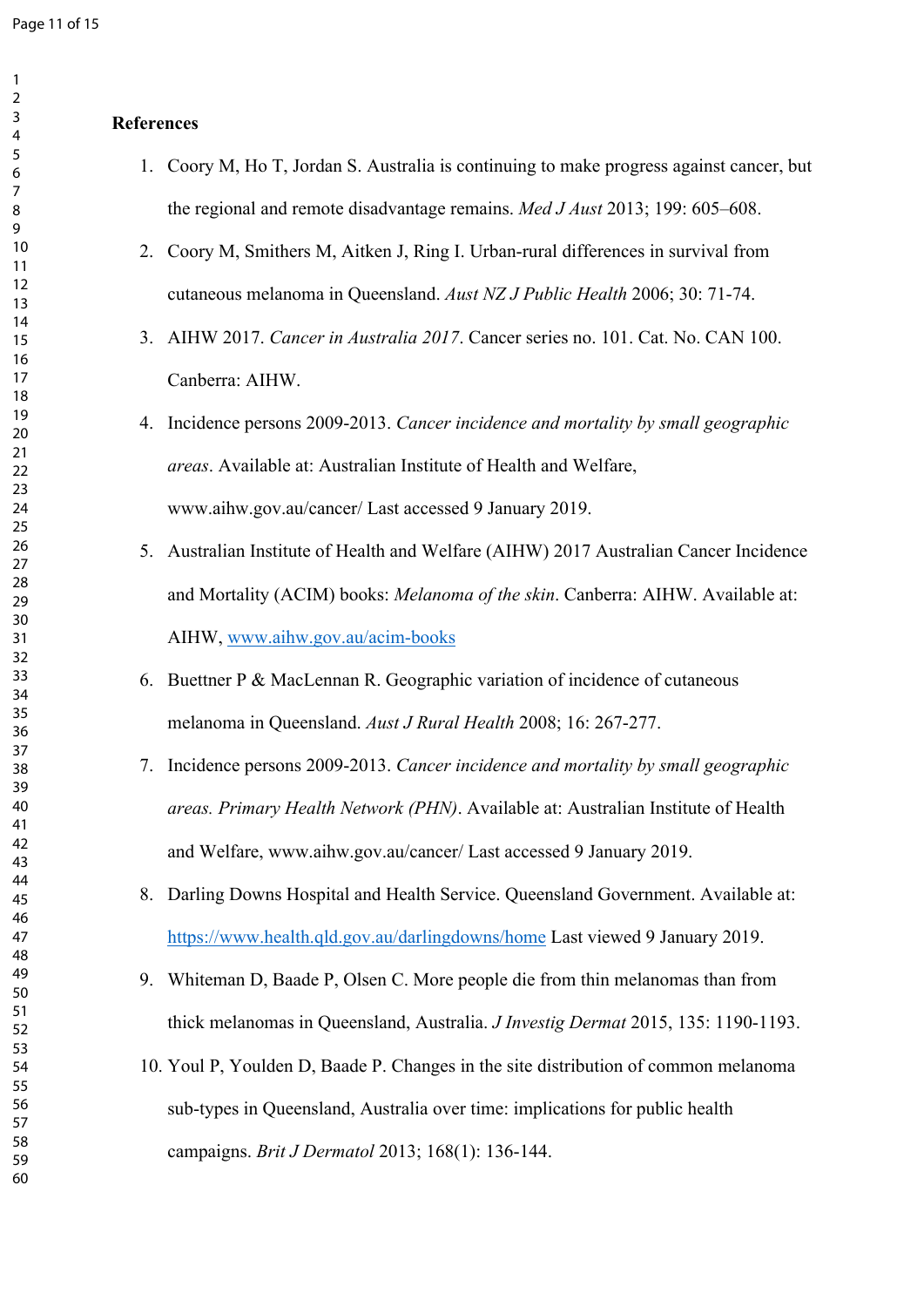- 11. Whiteman DC, Watt P, Purdie DM *et al.* Melanocytic nevi, solar keratoses, and divergent pathways to cutaneous melanoma. *J Natl Cancer Inst* 2003; **95**: 806-12.
- 12. Anderson WF, Pfeiffer RM, Tucker MA *et al.* Divergent cancer pathways for earlyonset and late- onset cutaneous malignant melanoma. *Cancer* 2009; **115**: 4176-85.
- 13. Whiteman D, Stickley M, Watt P, Hughes M, Davis M, Green A. Anatomic site, sun exposure and risk of cutaneous melanoma. *J Clin Oncol* 2006; 24: 3172-3177.
- 14. Sladden M, Neiweg O, Howle J, Coventry B, Thompson J. Updated evidence-based clinical practice guidelines for the diagnosis and management of melanoma: definitive excision margins for primary cutaneous melanoma. *Med J Aust* 2018; 208(3): 137- 142.
- 15. Green A, Baade P, Coory M, Aitken J, Smither M. Population-based 20-year survival among people diagnosed with thin melanomas in Queensland, Australia. *J Clin Oncol* 2012; 30(13): 1462-1467.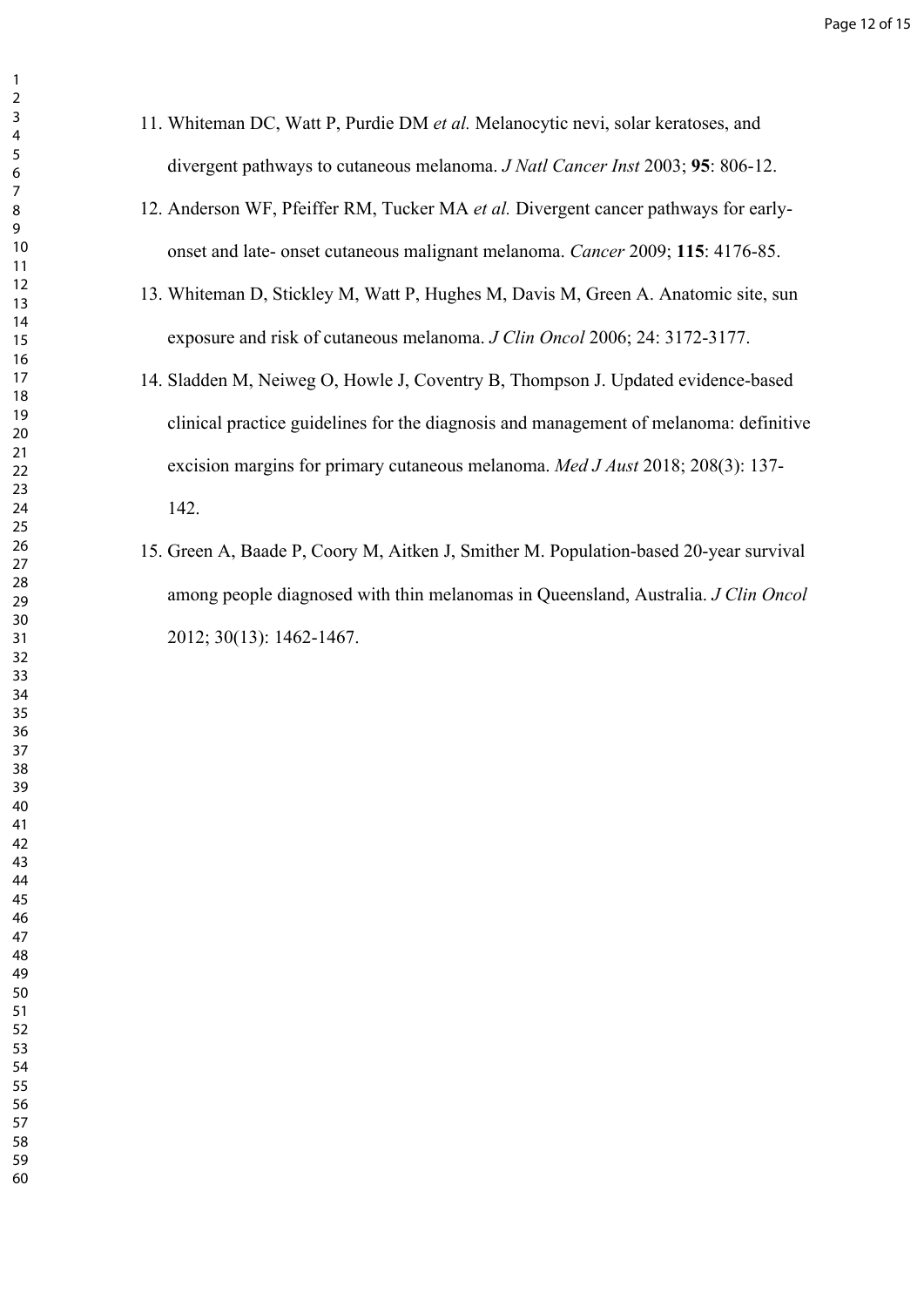| Age group |                | Darling Downs        | Queensland |                      |  |
|-----------|----------------|----------------------|------------|----------------------|--|
| (years)   | no.            | $(\%)$ [95% CI]      | no.        | $(\%)$ [95% CI]      |  |
| $30$      | $\overline{4}$ | $(1.3)$ [0.4-3.0]    | 193        | $(4.6)$ [4.0-5.2]    |  |
| 30-39     | 15             | $(4.7)$ [2.8-7.5]    | 307        | $(7.3)$ [6.5-8.1]    |  |
| 40-49     | 30             | $(9.5)$ [6.6-13.1]   | 534        | $(12.7)$ [11.7-13.7] |  |
| 50-59     | 43             | $(13.6)$ [10.1-17.7] | 702        | $(16.6)$ [15.5-17.8] |  |
| 60-69     | 73             | $(23.0)$ [18.6-27.9] | 862        | $(20.4)$ [19.2-21.7] |  |
| 70-79     | 91             | $(28.7)$ [23.9-33.9] | 994        | $(23.6)$ [22.3-24.9] |  |
| $80+$     | 61             | $(19.2)$ [15.2-23.9] | 626        | $(14.8)$ [13.8-15.9] |  |

Table 1: Age distribution of patients diagnosed with melanoma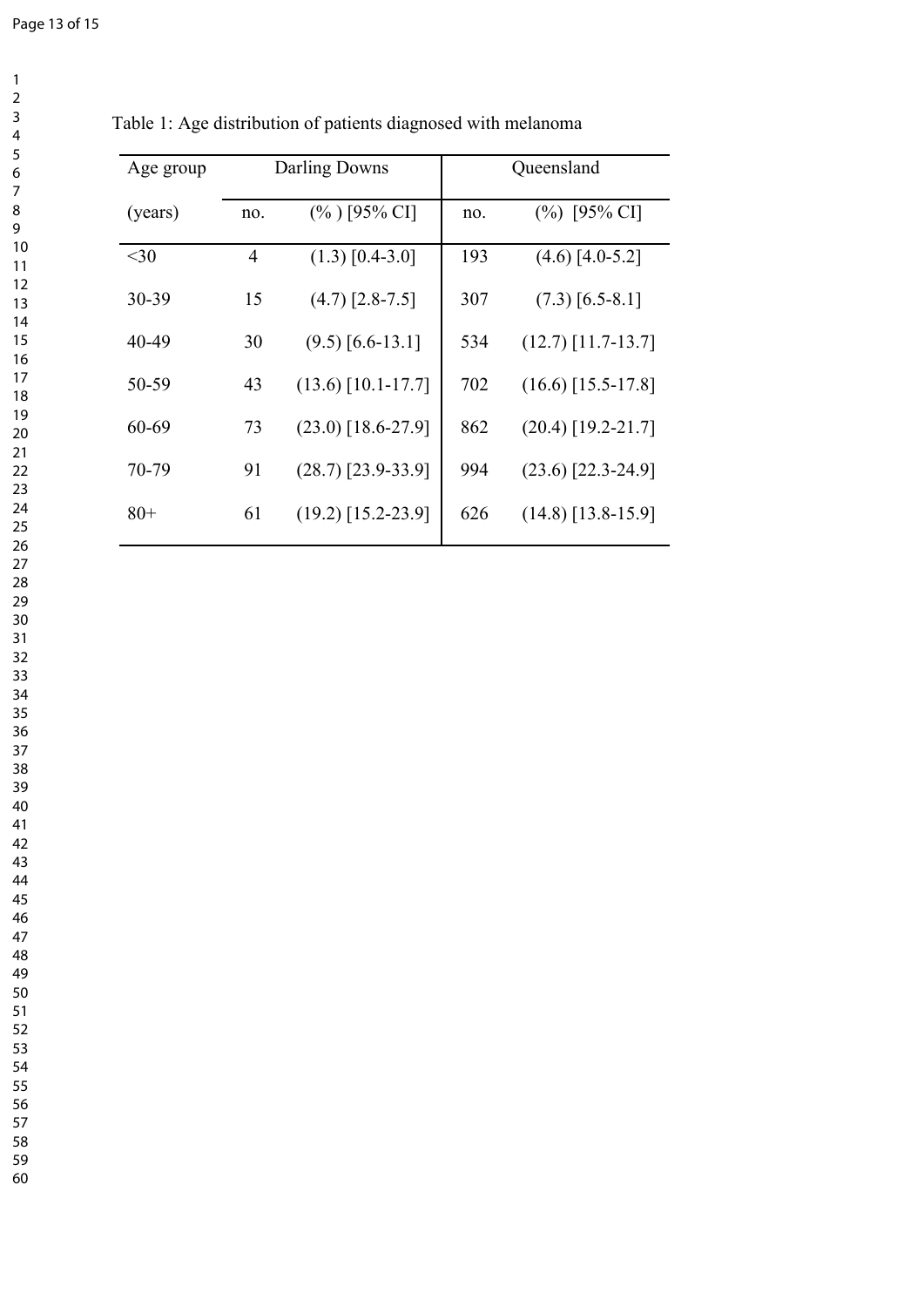| Melanoma characteristics and         | Tumour location <sup>#</sup> and body surface area |                     |                    |                       | Total |
|--------------------------------------|----------------------------------------------------|---------------------|--------------------|-----------------------|-------|
| relative tumour density <sup>a</sup> | Head and neck 9%                                   | Trunk 32%           | Upper limb 19%     | Lower limb 40%        |       |
|                                      | No. $(\%)$ [95% CI]                                | No. $(\%)$ [95% CI] | No. (%) [95% CI]   | No. (%) [95% CI]      |       |
| No. of melanoma by location:         |                                                    |                     |                    |                       |       |
| Queensland Registryb                 | 747 (23.0) [22-24]                                 | 1194 (36.7) [35-38] | 633 (19.5) [18-21] | 679 (20.9) [20-22]    | 3253  |
| Qld RTD                              | $2.55$ [2.44-2.67]                                 | $1.15$ [1.09-1.19]  | $1.02$ [0.95-1.11] | $0.52$ [0.05-0.55]    |       |
| Darling Downs series                 | $67(21.1)$ [17-26]                                 | $117(36.9)$ [32-42] | 82 (25.9) [21-31]  | 51 (16.1) [12-20]     | 317   |
| <b>DD RTD</b>                        | 2.35 [1.89-2.88]                                   | $1.15$ [1.00-1.31]  | $1.36$ [1.11-1.63] | 0.40 $[0.30 - 0.050]$ |       |
| Type of melanoma:                    |                                                    |                     |                    |                       |       |
| Superficial Spreading Melanoma       | $19(12.8)$ [8-19]                                  | 60 (40.5) [33-49]   | 39 (26.4) [20-34]  | 30 (20.3) [14-27]     | 148   |
| <b>SSM RTD</b>                       | 1.43 $[0.89-2.11]$                                 | $1.27$ [1.03-1.53]  | $1.39$ [1.05-1.79] | $0.51$ [0.35-0.68]    |       |
| Lentigo maligna melanoma             | 35 (36.8) [28-47]                                  | 25 (26.3) [18-36]   | 22 (23.2) [16-32]  | $13(13.7)$ [8-22]     | 95    |
| <b>LMM RTD</b>                       | 4.09 [3.11-5.22]                                   | $0.82$ [0.56-1.13]  | $1.22$ [0.84-1.68] | $0.34$ [0.20-0.55]    |       |
| Nodular melanoma                     | $3(15.8)$ [4-37]                                   | $3(15.8)$ [4-37]    | $11(57.9)$ [35-78] | $2(10.5)$ [2-31]      | 19    |
| NM RTD                               | $1.75$ [0.44-4.11]                                 | $0.49$ [0.13-1.16]  | 2.05 [1.84-4.11]   | $0.26$ [0.05-0.78]    |       |
| Unspecified/Other                    | $10(18.2)$ [10-30]                                 | 29 (52.7) [40-66]   | $10(18.2) [10-30]$ | $6(10.9)$ [5-21]      | 55    |

Table 2: Anatomical distribution and relative tumour density of melanoma